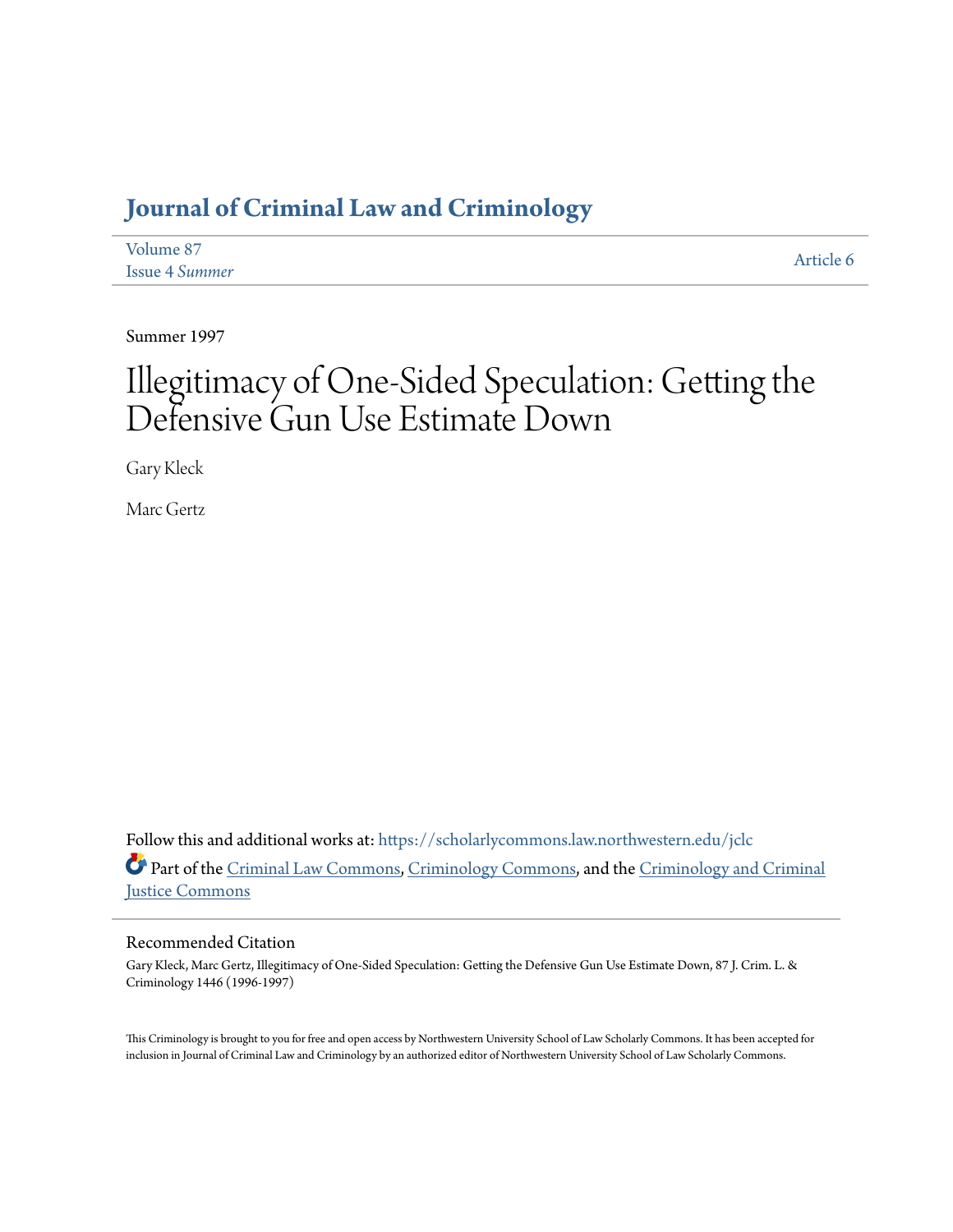### **THE ILLEGITIMACY OF ONE-SIDED SPECULATION: GETTING THE DEFENSIVE GUN USE ESTIMATE DOWN**

#### **GARY KLECK & MARC GERTZ\***

#### **INTRODUCTION**

It is obvious to us that David Hemenway (H) had no intention of producing a balanced, intellectually serious assessment of our estimates of defensive gun use (DGU). Instead, his critique serves the narrow political purpose of "getting the estimate down," for the sake of advancing the gun control cause. An honest, scientifically based critique would have given balanced consideration to flaws that tend to make the estimate too low (e.g., people concealing DGUs because they involved unlawful behavior, and our failure to count any DGUs by adolescents), as well as those that contribute to making them too high. Equally important, it would have given greatest weight to relevant empirical evidence, and little or no weight to idle speculation about possible flaws. H's approach is precisely the opposite-onesided and almost entirely speculative. Readers who have any doubts about the degree to which H's paper is imbalanced might carry out a simple exercise to assess our claim-count the number of lines H devotes to flaws tending to make the estimate too high and the number devoted to flaws making the estimate too low. We submit that the ratio is over 100-to-1, i.e., almost entirely devoted to speculations about why the estimate is too high.

The political function of this advocacy scholarship is clear. While high estimates of DGU frequency do not constitute an obstacle to moderate controls over guns, they constitute the most serious obstacle to advocacy of gun prohibition. Disarming the mass of noncriminal prospective crime victims would, if high DGU estimates are even ap-

**<sup>\*</sup>** Professors of Criminology and Criminal Justice, School of Criminology and Criminal Justice, Florida State Univesity, Tallahassee, Florida. The authors wish to acknowledge the skillful editorial contributions of Sally Gertz. The authors also note that severe space limits prevented them from presenting their entire response to Hemenway. A longer version rebutting all of his claims is available from the senior author.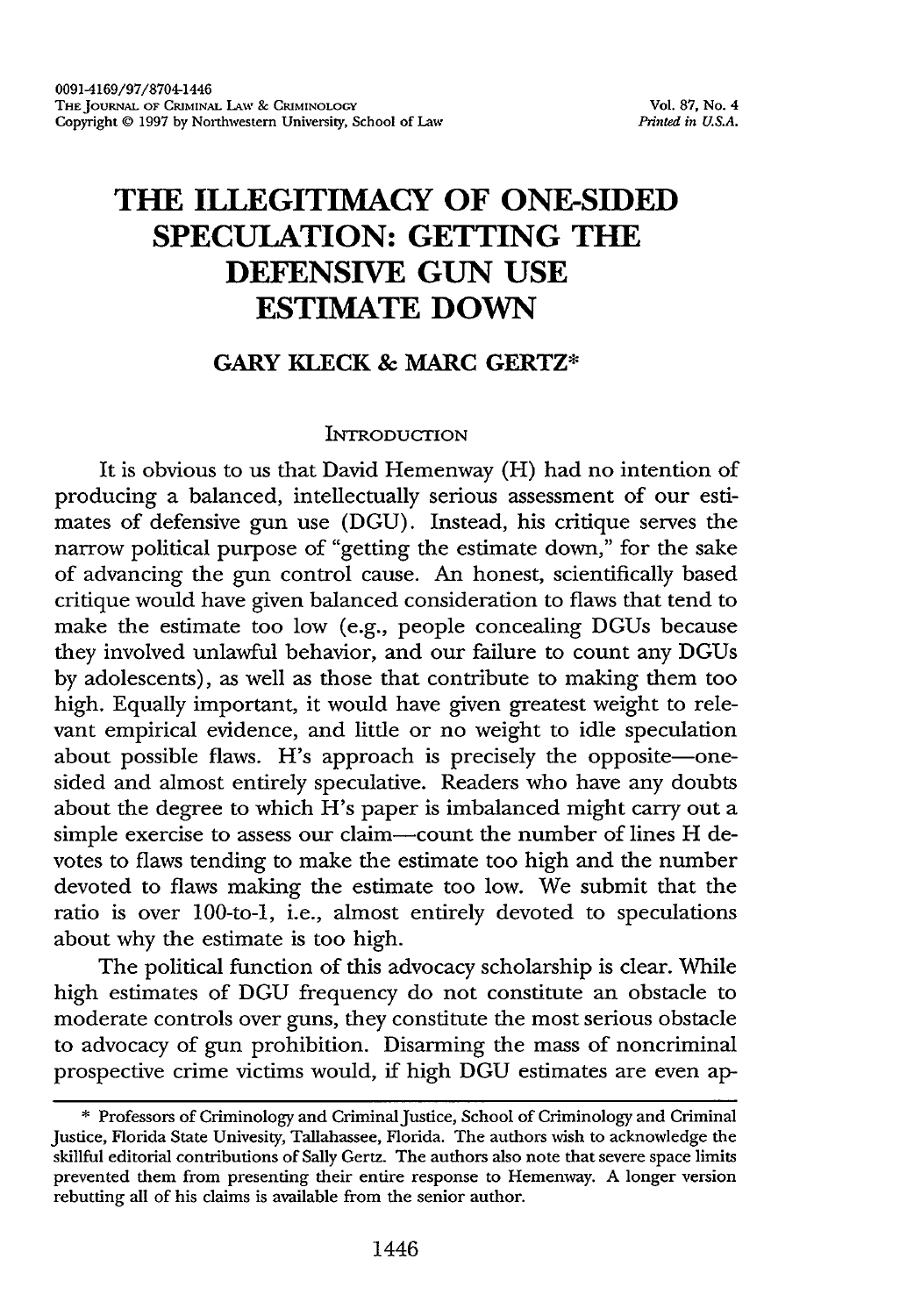proximately correct, result in large numbers of foregone opportunities for uses of guns that could prevent deaths, injuries, and property loss. To acknowledge high DGU frequency would be to concede the most significant cost of gun prohibition. H's paper is an attempt to neutralize concerns about such costs and to provide intellectual respectability for positions identified with Handgun Control Incorporated (HCl), the nation's leading gun control advocacy group.

H has close ties to HCI through two key staff members of HCI's "educational" branch, the Center to Prevent Handgun Violence (CPHV). His closest and most frequent collaborator on gun-related research is Douglas Weil, currently Research Director of CPHV,<sup>1</sup> while H has co-edited a strongly pro-control propaganda tract with Dennis A. Henigan, legal counsel to HCI and CPHV.2

H's political intentions and strong feelings are also evident in his overstatements and in the grandiose conclusions he draws from weak or irrelevant evidence and fallacious reasoning. He does not get past his title before making his first overstatement, claiming that he had established, without benefit of any new empirical evidence, that our estimates are too high and that they are "extreme overestimates."<sup>3</sup> He states in his first paragraph that "it is dear that [the Kleck and Gertz] results cannot be accepted as valid."4 He incorrectly claims that "all checks for external validity of the Kleck-Gertz finding confirm that their estimate is highly exaggerated,"5 when in fact these checks have repeatedly confirmed our estimates.

DGUs usually involve unlawful possession of a gun by the gunwielding victim, and sometimes other illegalities as well,<sup>6</sup> a point H does not dispute. Yet, in making the extraordinary and counterintuitive claim that there is a social desirability bias to people reporting their own illegal behavior,7 H insists that such a desirability bias is not

**6** *See* Gary Kleck & Marc Gertz, *Armed Resistance to Crime,* 86J. Crai. L. & CRIMINOLOGY 150, 156, 174 (1995).

<sup>1</sup> *See, e.g.,* David Hemenway & Douglas S. Wel, *Phasers on Stun,* 9 J. POL'Y ANALYSIS **&** MGMT. 94 (1990); David Hemenway & Douglas S. Weil, *Less Lethal Weapons,* WASH. POST, May 14, 1990 (Op-Ed); Douglas *S,* Wel & David Hemenway, *Loaded Guns in the Home* 267 JAMA 3033 (1992); Douglas S. Weil & David Hemenway, *I Am the NRA,* 8 **VIOLENCE** & Viam's 353 (1993); Douglas S. Wel & David Hemenway, *A Reply to K/eck* 8 VIOLENCE & VICms 377 (1993); Douglas S. Weil & David Hemenway, *Violence in America: Guns,* 268 JAMA 3072 (1992).

<sup>2</sup> DENNIS A. HENIGAN **ET AL.,** GUNS **AND** THE CoNSTITUTON: THE MYrH OF THE **SECOND** AMENDMENT (1995).

**<sup>3</sup>** David Hemenway, *Survey Research and Self-Defense Gun Use,* 87J. CRIM. L. & CRIMINOI-Ocy 1430 (1997).

*<sup>4</sup>Id.*

**<sup>5</sup>** *Id.* at 1431.

**<sup>7</sup>** Hemenway, *supra* note 3, at 1430-31.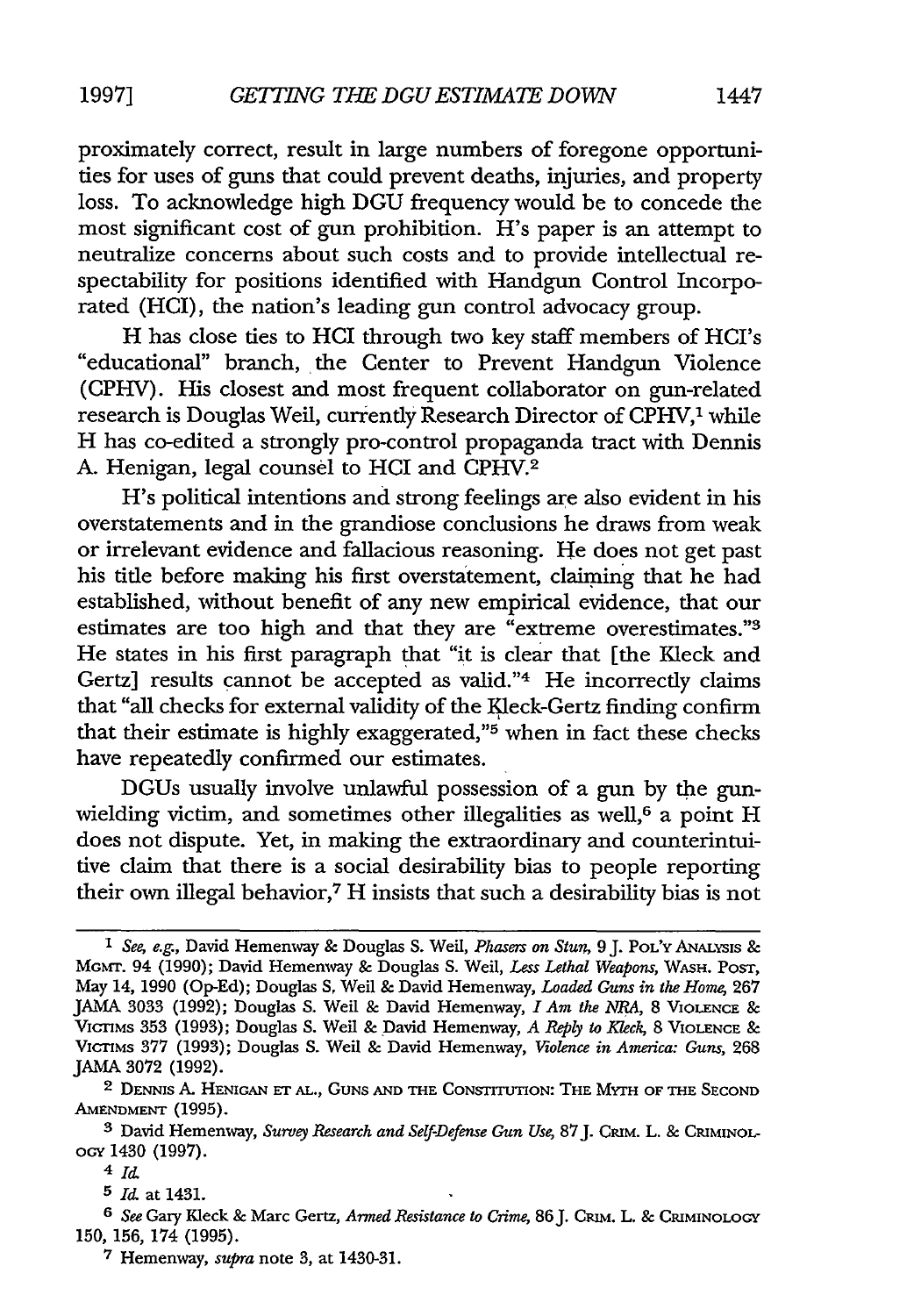only plausible, but that it is likely.8 By the end, without having provided a scintilla of credible supporting evidence, H concludes that our research was afflicted by an "enormous problem of false positives" (persons claiming a DGU who did not have one) and "massive overestimation," flatly stating that "the Kleck and Gertz survey results do not provide reasonable estimates about the total amount of self-defense gun use in the United States."<sup>9</sup> It is an impressive achievement to be able to arrive at such high-powered conclusions without the inconvenience of gathering or even citing *any* new empirical evidence.

#### I. THE ILLEGITIMACY OF **ONE-SIDED SPECULATION:** AN **OUNCE** OF EVIDENCE **OUTWEIGHS A TON** OF **SPECULATION**

H's critical technique is simple: one-sided, and often implausible, speculation about flaws that might have afflicted our research, and that might have been consequential enough to significantly affect our conclusions. H devotes his attention almost exclusively to suspected flaws that might have contributed to the overestimation of defensive gun use (DGU) frequency. He either ignores well established sources of underreporting, or briefly and superficially discusses them only for the sake of dismissing them.10 When H speculates about sources of response error that are plausible, he offers no rationale for why the problems should lead to more false positives than false negatives. Instead he simply conjures up reasons they might lead to false positives. As support for his one-sided speculations H even cites other people guilty of the same dubious practice.<sup>11</sup>

All research is flawed. Known flaws should be identified and their likely impact assessed. Speculation about flaws can play a role in the pursuit of truth by motivating researchers to gather better empirical evidence less afflicted by the flaws. Speculation by itself, however, should not be given any weight in assessing evidence. An ounce of evidence, even though flawed, outweighs a ton of speculation. Unfortunately, in both good research and bad, there is no upper limit on the amount of speculative criticism that can be directed at the work, and thus this sort of critique is just as easily applied to good research as to bad.

<sup>8</sup> *Id.* at 1438 (asserting that "the likelihood of social desirability response bias (selfpresentation bias) is clear").

**<sup>9</sup>** *Id.* at 1444.

*<sup>1</sup>o See, e.g., id.* at 1439.

**<sup>11</sup>***See* id. at 1432 nn.11-12 (citing McDowall et al. and Reiss and Roth).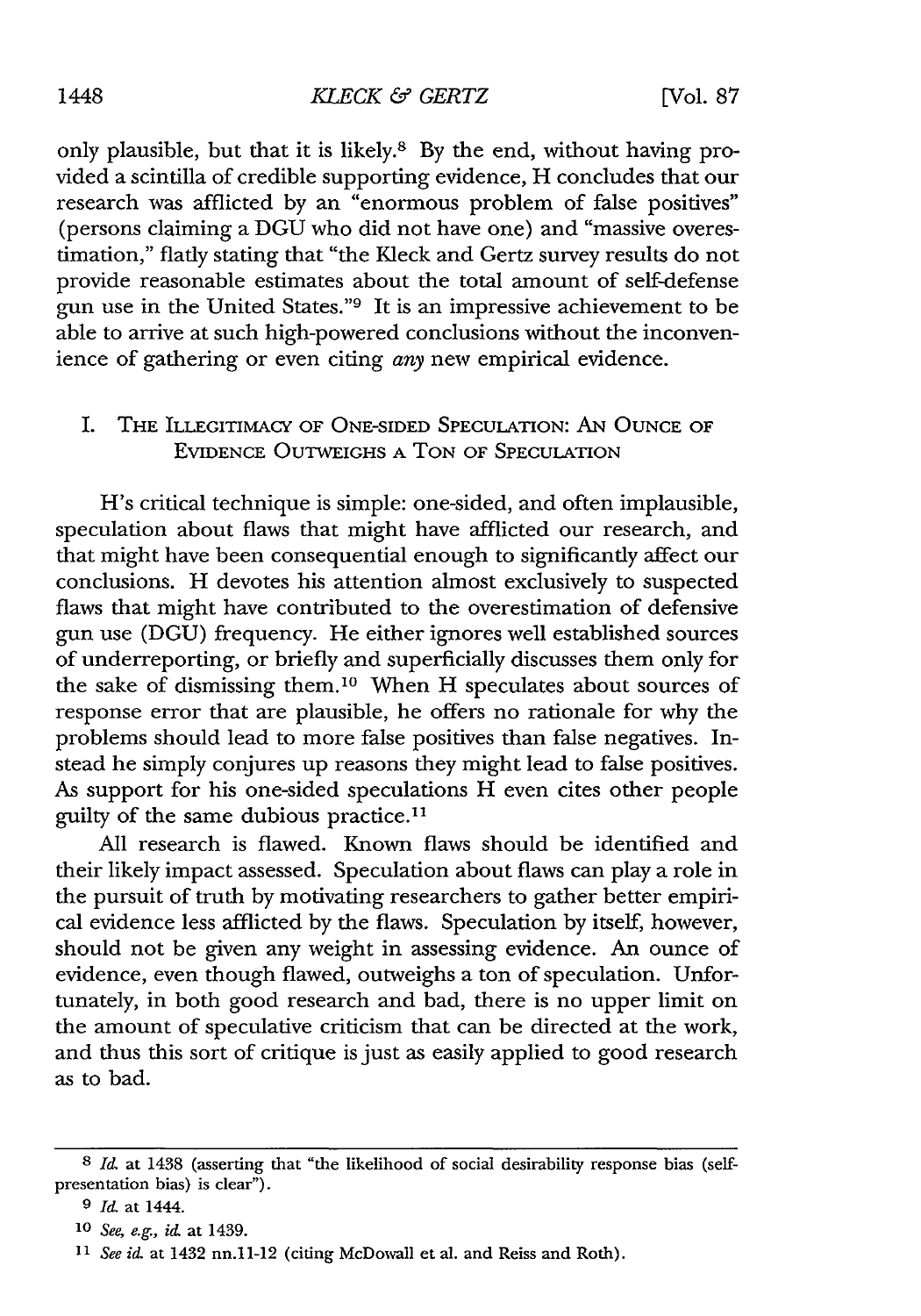#### II. RED HERRINGS AND THE IssuE NOT ADDRESSED

Much of H's paper is a red herring in that it implicitly misstates the central technical question about our estimates. Much of it is devoted to elaborate speculations about why people might falsely claim to have used a gun defensively, as if it were somehow in dispute that there are some false positives.<sup>12</sup> He inaccurately hints that we unreasonably ignored the possibility that some of our respondents (Rs) provided false positives.<sup>13</sup>

We assume as a matter of course that our survey is like all other surveys in that some Rs give inaccurate responses to questions, and that these errors include both false positives and false negatives. The central question is not whether there are false positives, nor even how many false positives there are, but rather what the relative balance is between false positives and false negatives. Because H makes no effort to assess the frequency of false negatives, 14 it is logically impossible for him to draw meaningful conclusions about whether our estimates were too high or low.

#### III. THE NATURE OF FALSE POSITIVES

It is hard to discern exactly what kinds of false positives H thinks most often show up in all these gun use surveys. He waffles on the issue of whether people are: (1) consciously inventing nonexistent events; (2) consciously but honestly misrepresenting accounts of real events that did not really involve DGU (e.g., they involved aggressive use of a gun); or (3) unconsciously distorting real events. He seems to have doubts himself about possibility (1) occurring very often, hastening to assure readers that false responders do not necessarily have to lie,15 but is otherwise unwilling to commit himself to the relative frequency of these types of misreports.

It is worth emphasizing how difficult it was for our Rs to falsely report a completely nonexistent event as a DGU. Unlike the **UFO** example that H insists is somehow parallel to reports of DGUs,16 a respondent who wanted to falsely report a nonexistent DGU could not qualify as having had such an experience merely by saying 'Yes." Rather, respondents had to provide as many as nineteen internally consistent responses covering the details of the alleged incident. In

<sup>12</sup> *See, e.g., id* at 1430, 1438-40.

<sup>&</sup>lt;sup>13</sup> E.g., id. at 1439 ("according to K-G, ... none of the 88,800 individuals who have not had a gun use are reporting having had one").

<sup>14</sup> This judgment specifically includes H's section V. *See id* at 1435-37.

*<sup>15</sup>* Id- at 1435.

**<sup>16</sup>** *Id.* at 1437.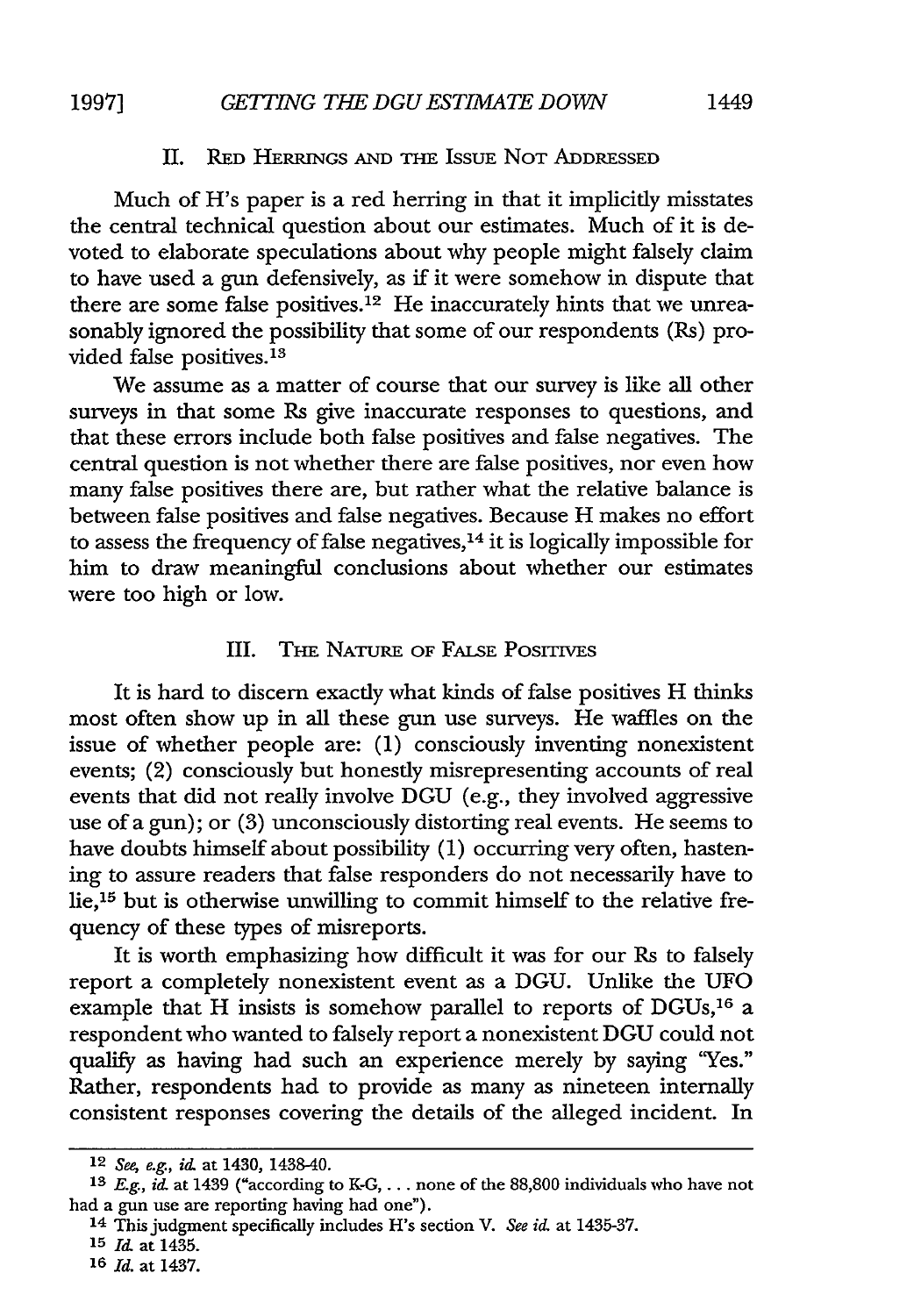short, to sustain a false DGU claim, Rs had to do a good deal of agile mental work, and stay on the phone even longer. On the other hand, all it took to yield a false negative was for a DGU-involved R to speak a single inaccurate syllable: "No." The point is not that false positives were impossible, but rather that it was far harder to provide a false positive than a false negative.

Consider also the context in which H imagines all these false reports to have occurred. Randomly selected people were called unexpectedly, and questioned rapidly by total strangers, for no more than fifteen minutes, with one question immediately following another. There was no prolonged opportunity to invent a nonexistent event, rehearse inaccurate details, or to otherwise get an false story straight. Rs providing a false positive had to be not only dishonest but very quick-witted as well.

Regarding possibility (2), we noted that most of the DGUs were linked with the types of crimes-burglaries, robberies, and sexual assaults-where there is little opportunity for participants to be honestly confused about who was the victim and who was the offender.<sup>17</sup> While a few Rs may well have consciously misrepresented aggressive actions as defensive, and a very few might have consciously invented entirely fictitious events, it is hard to see how Rs could report an account of a real burglary, robbery, or sexual assault in which they were aggressors and somehow honestly distort it into a DGU incident.

This kind of misunderstanding of real events in a way that falsely qualifies them as DGUs is more plausible in connection with maleagainst-male assault incidents, such as when people prefer to characterize their partly aggressive, partly defensive behavior in "mutual combat" incidents as purely defensive in character. We addressed this latter possibility in our article and showed that it could not account for more than a small fraction (probably less than a tenth) of the incidents we counted as DGUs.<sup>18</sup>  $\hat{H}$  does not rebut that evidence.

#### IV. RAISING THE **DEAD:** RESUSCITATING THE NCVS **ESTIMATES** OF DGU

H contrasts National Crime Victimization Survey (NCVS) estimates of DGU with our estimates,<sup>19</sup> but is evasive as to why he does this. He never explicitly says that he considers the NCVS estimates accurate, perhaps because he knows this position is indefensible.20

**<sup>17</sup>** Kleck **&** Gertz, *supra* note **6,** at 174.

**<sup>18</sup>** *Id.*

**<sup>19</sup>** Hemenway, *supra* note **3,** at 1432.

<sup>20</sup> Kleck **&** Gertz, *supra* note **6,** at **153-57.**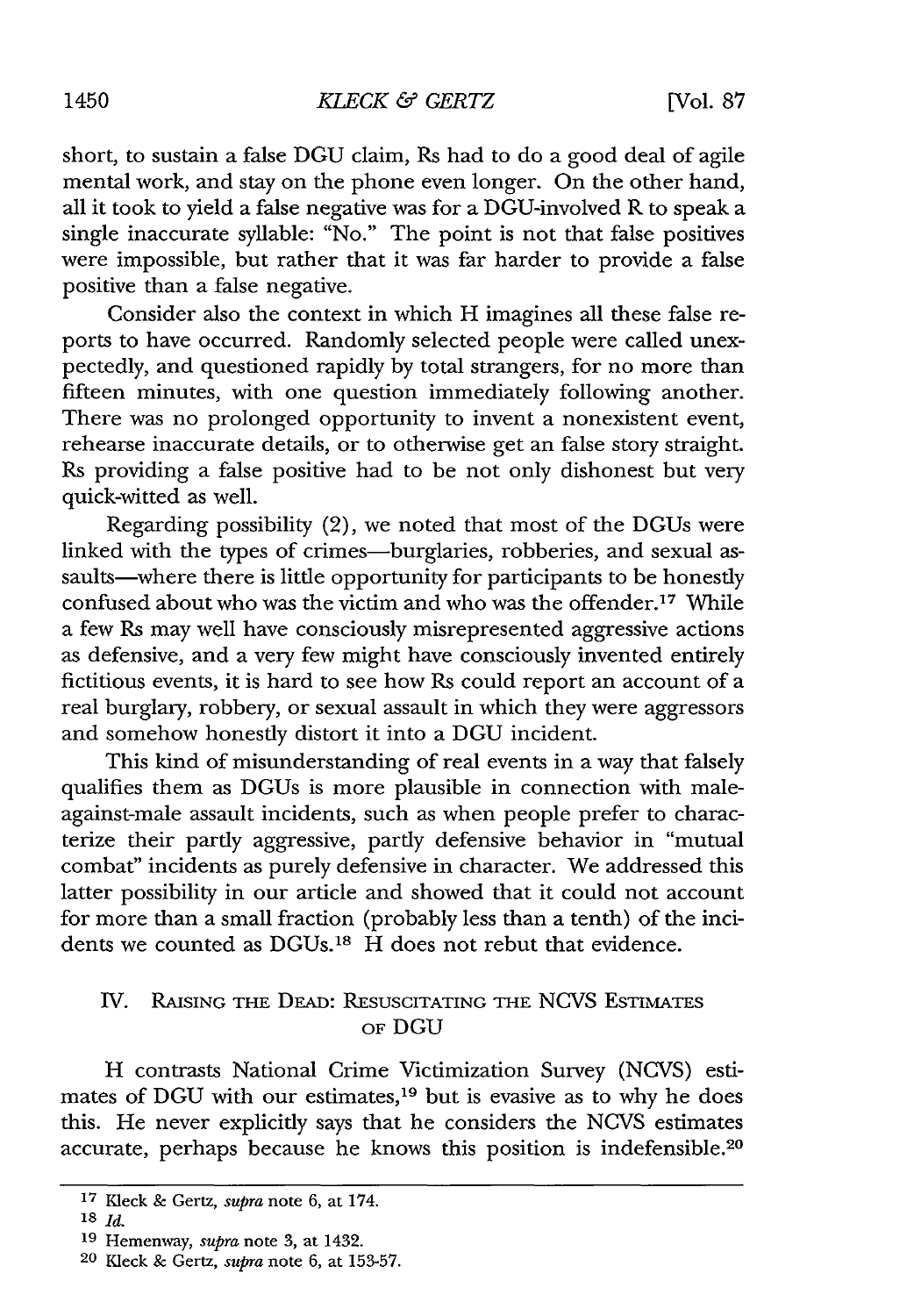But if the NCVS estimates are *not* accurate, what is the point of citing them in the context of a challenge to our very different estimates, and asserting that the NCVS is the "gold standard" for estimating criminal victimization?2'

On the other hand, if H really does believe the NCVS estimates are even approximately accurate, he may well be the last scholar in this field to cling to this belief. After touting the NCVS estimates of DGU for years, even authors as strongly wedded to the rare-DGU position as Philip Cook<sup>22</sup> and David McDowall<sup>23</sup> have ceased portraying the NCVS estimates as valid. Instead, they have shifted to the agnostic views that no survey, including the NCVS, can yield meaningful estimates<sup>24</sup> or that "the frequency of firearm self-defense is an issue that is far from settled."<sup>25</sup> Either view is incompatible with the position that the NCVS estimates are at least approximately valid and therefore have settled the matter. By December of 1994, Cook had taken a position directly contradicting H's seeming acceptance of the NCVS estimates, stating that there are "persuasive reasons for believing that the [NCVS]  $\dots$  yields total incident figures that are much too low."26

We provided a detailed explanation of why the NCVS grossly underestimates DGU frequency and noted that its DGU estimates had been repeatedly disconfirmed by other surveys.27 Still, H uses the NCVS estimates as a standard against which he judges the DGU estimates of other surveys.28 He falsely claims that the NCVS asks "about self-defense gun use,"29 when in fact, as we pointed out, the NCVS never directly asks about **DGU.30** Instead it merely provides Rs with an opportunity to volunteer information about a DGU in response to a general question about self-protection actions. Nor does H acknowledge that the NCVS is the only survey that ever has yielded annual DGU estimates under 700,000, and that its estimates, centering

<sup>21</sup> Hemenway, *supra* note 3, at 1441.

<sup>22</sup> *See* **PHILIP** COOK **&** MARK **C.** MOORE, **GUN** CONTROL **IN** CRIME, 267-94, 566-71 (James Q. Wilson &Joan Petersilia eds., 1994); Phillipj. Cook, *The Technology of Personal Violence, in* 14 CRIME **AND JUSTICE** 1 (Michael Tonry ed., 1991).

*<sup>23</sup> See* David McDowall & Brian Weirsema, *The Incidence of Defensive Firearm Use of U.S. Crime Victims, 1987-1990,* 84 AMER. J. OF **PUB.** HEALTH 1982 (1994).

<sup>24</sup> *See* Phillip Cook & Jens Ludwig, *You Got Me: How Many Defensive Gun Uses Per Year?* (Paper Presented at the Annual Meetings of the Am. Soc'ty of Criminology, Chicago, Ill., Nov. 20, 1996).

**<sup>25</sup>** David McDowall, *Firearms and Self-Defense,* 539 **ANNALS** 130, 138 (1995).

**<sup>26</sup>** Don B. Kates et al., *Guns and Public Health: Epidemic of Violence, or Pandemic of Propaganda? ,* 62 **TENN.** L. **REv.** 513, 537 (1995) (quoting Cook).

**<sup>27</sup>** Kleck & Gertz, *supra* note 6, at 153-57.

**<sup>28</sup>** Hemenway, *supra* note 3, at 1432.

**<sup>29</sup> 1d.**

**<sup>30</sup>** Kleck & Gertz, *supra* note 6, at 155.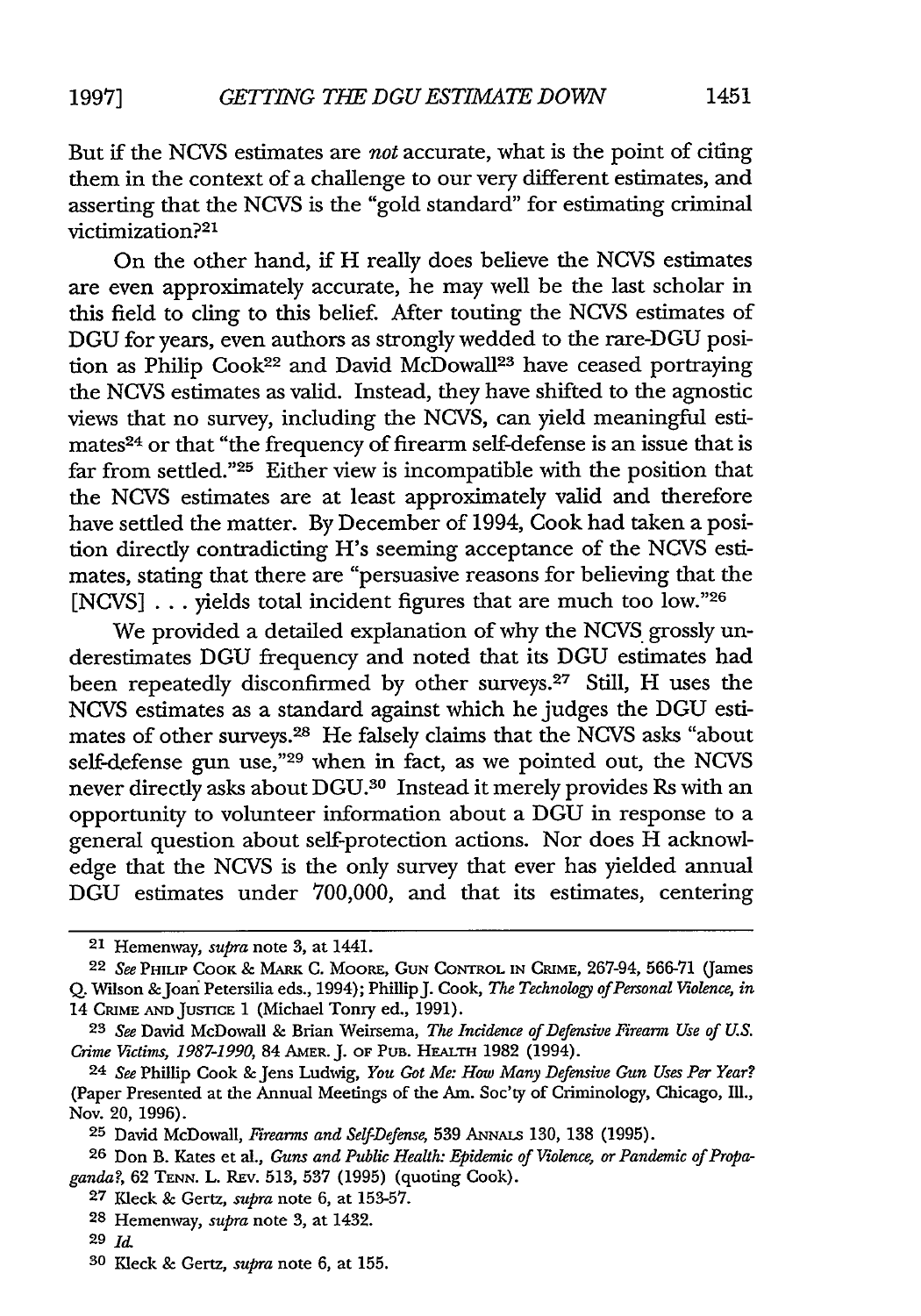around 80,000, are far below those generated by at least fifteen other surveys.<sup>31</sup> Instead, he inverts reality by falsely hinting that it is the Kleck-Gertz estimate which is the deviant result.

#### V. FALlAcIous REASONING: HEMENWAY'S **"CHECKS ON EXTERNAL VALIDITY"**

In our article, we cautioned against two kinds of fallacious reasoning. Instead of avoiding these errors, H knowingly embraces them. The fallacious arguments involve a misapplication of *reductio ad absurdum* argumentation, based on the misperception that estimates from our survey are inconsistent with known crime counts and the erroneous assumption that the NCVS provides correct estimates of the absolute frequency of crime.

H argues that our estimates are implausible because our survey implies a number of DGUs occurring in connection with burglaries that exceeds the total number of burglaries of occupied residences estimated by the NCVS.<sup>32</sup> This argument rests on an unacknowledged assumption that the universe of DGU events sampled by our survey is a subset of the universe of crime events covered by the NCVS. However, we had explicitly warned in our paper that "a large share of the incidents covered by our survey are probably outside the scope of incidents that realistically are likely to be reported either to the NCVS or police. '33 This is true because DGUs typically involve criminal behavior, such as unlawful gun possession, by the gun-using victim, who therefore is often unwilling to report the incident. Once it is recognized that many DGU events are outside the realm of crime incidents effectively covered by the NCVS, it is logically impossible to treat any NCVS estimates as imposing an upper limit on how many DGUs there plausibly could be.

H's logic is also fallacious in assuming that one can cast doubt on conclusions based on a large body of data by deriving implausible implications from smaller subsets of the data. Our estimates of total DGUs are likely to be fairly reliable partly because they are based on a very large sample (n=4977), while any estimates one might derive pertaining to one specific crime type are necessarily less reliable because they rely partly on a far smaller subsample, i.e., the 194 reported DGU incidents, of which about 40 were linked to burglaries.<sup>34</sup> H's *reductio ad absurdum* logic is equivalent to arguing that Gallup presidential

**<sup>31</sup> di.** at **153-59.**

**<sup>32</sup>** Hernenway, *supra* note **3,** at 1441.

**<sup>33</sup>** Kleck **&** Gertz, *supra* note **6,** at **167.**

<sup>34</sup> **Id.** at **184-85.**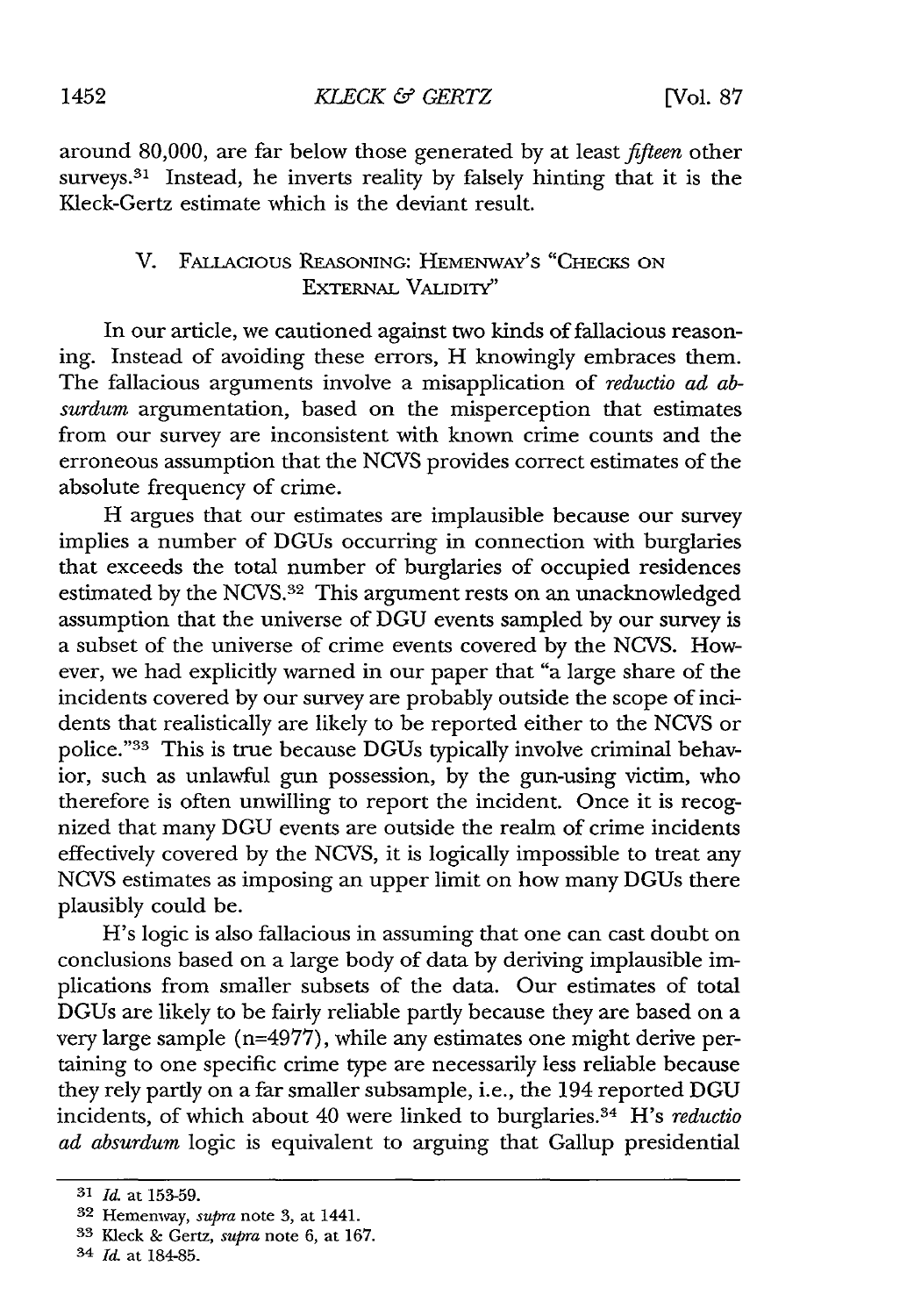election polls cannot accurately estimate the share of the entire electorate voting for the Democratic candidate (something we know they can do, usually to within two percentage points)<sup>35</sup> because they sometimes yield implausible estimates for small subsets of the electorate, such as rural Hispanic Jews. Even if estimates of DGUs linked to a given specific crime type were implausible-which they are not-this would imply nothing about whether estimates of all DGUs, based on the full sample, are accurate.

Finally, even if one ignored these logical fallacies, H's argument still fails, because it depends on an erroneous factual assumption. H states that "from the NCVS, we know that there were fewer than six million burglaries in 1992,"<sup>36</sup> and makes similar statements about rapes.37 In fact, we do not "know" any such thing. No competent criminologist believes that the NCVS provides complete coverage of all burglaries, or any other crimes, occurring in the U.S. And once one concedes that there may be far more crimes than the NCVS estimates, H's argument collapses, since it becomes impossible to argue that the number of DGUs linked to a given crime are implausibly high relative to the total number of crimes of that type-we simply do not know the latter number.

In a second variety of this fallacious line of reasoning, H cites estimates of the number of gunshot wound (GSW) victims treated in emergency rooms and falsely claims that "K-G report that 207,000 times per year the gun defender thought he wounded or killed the offender."<sup>38</sup> In fact, we did not compute or report this 207,000 estimate, and we specifically cautioned against using our data on GSWs because they were based (unlike our estimates of DGU frequency in general) on a small sample. Moreover, we cautioned because we had done no detailed questioning of Rs regarding why they thought that they had wounded their adversaries.<sup>39</sup>

In any case, there is nothing even mildly inconsistent between this GSW estimate and emergency room data on persons treated for GSWs. H again makes the implicit assumption that DGU-linked woundings are entirely a subset of woundings treated in medical facilities. If one more plausibly assumes that substantial numbers of less serious GSWs are not treated in such facilities, the number of medically treated GSWs cannot be used as an upper limit on the number of

**<sup>35</sup>** 326 **THE** GALLuP PoLL **MONTHLY** 33 (Nov. 1992) (summarizing Gallup Poll presidential election accuracy record).

**<sup>36</sup>** Hemenway, *supra* note 3, at 1441.

**<sup>37</sup>** *Id.* at 1442.

**<sup>38</sup>** *Id.*

**<sup>39</sup>** Kleck & Gertz, *supra* note 6, at 173.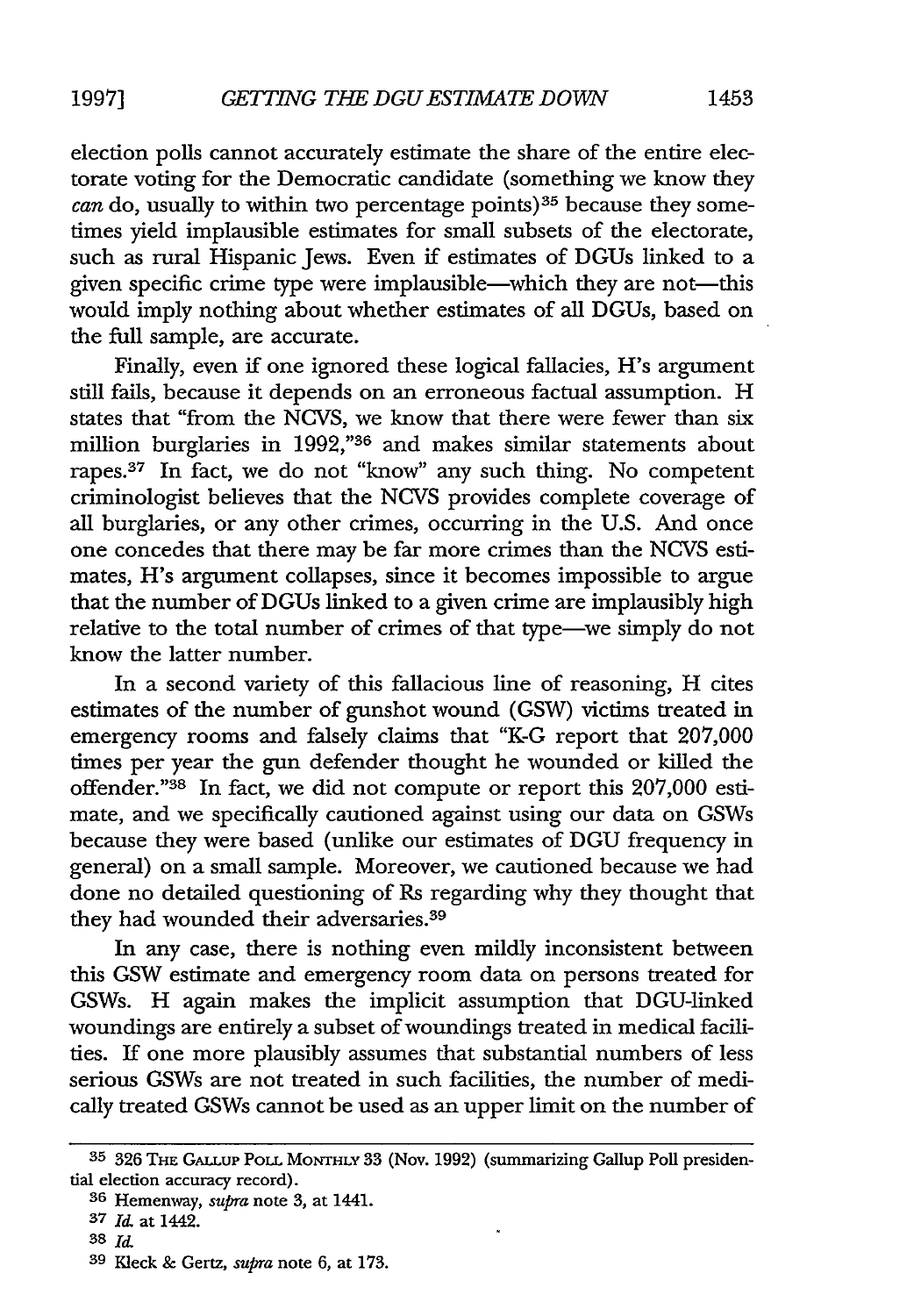DGUs that result in a GSW. If, for example, the total annual number of GSWs, treated or untreated, were 400,000, there would obviously be nothing even mildly implausible about 200,000 of them being DGUlinked, especially in light of the fact that the vast majority of victims of known assault GSWs are criminals. <sup>40</sup>

It is unlikely that a criminal wounded by a victim during the commission of a crime would seek medical attention for any but the most life-threatening GSWs, since medical personnel are required by law to report treatment of GSWs to the police. 41 Less than a tenth of assault GSWs are life-threatening. 42 Thus, almost all of the DGU-linked woundings of criminals probably lie outside the universe of GSWs treated in emergency rooms and other medical facilities. The number of medically treated GSWs therefore cannot serve as an upper limit on either the total number of GSWs or on the number that occur in connection with a crime victim's DGU. In sum, since we do not know the total number of crime victimizations or GSWs, we cannot possibly know if a DGU estimate is implausibly large relative to these unknown (and possibly unknowable) quantities.

#### VI. THE UFO ANALOGY

Perhaps the most bizarre part of H's paper is the analogy he draws between survey reports of DGUs and reports of contacts with alien spacecraft. H is once again dealing in a red herring. No one disputes that some behaviors or experiences can be greatly overestimated. Rather, the relevant issue is whether DGU happens to be one of those experiences. The extent and kinds of response errors in surveys are heavily dependent on subject matter, so the extent of misestimation with respect to one topic casts little light on the likely degree of error in misestimating another topic unless the topics are very similar.

We assume that most Rs who respond affirmatively to UFO questions are having a little fun with the interviewers, though a few undoubtedly are serious. On the other hand, we find it harder to believe that Rs would regard questions about crime victimization and DGUs in so frivolous a light. In addition, this analogy ignores the fact that all it took to be counted as a UFO spotter was the one-syllable response 'Yes," while it took as many as 19 logically consistent responses providing details about the incident to be counted as a defensive gun

<sup>40</sup> GARY KLECK, TARGETING **GUNS:** FIREARms **AND** THEIR CONTROL, ch. 1 (forthcoming 1997).

<sup>41</sup> Roberta K. Lee et al., *Incidence Rates of Firearm Injuries in Galveston, Texas, 1979-1981,* 134 AM. J. EPIDEMIOLOGY 511, 519 (1991).

<sup>42</sup> KLECK, *supra* note 40, at ch. 1.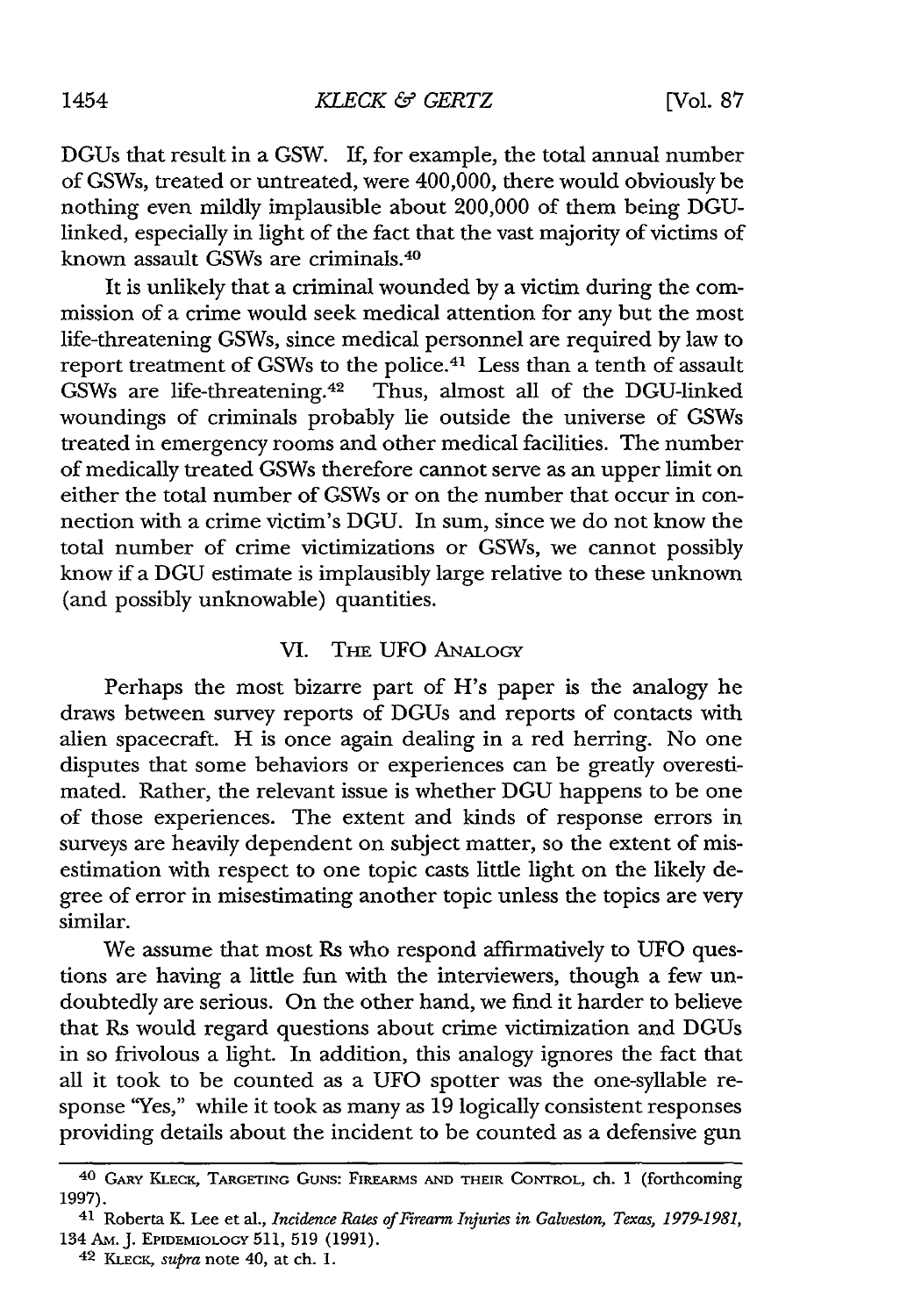user. The analogy H sees escapes us.

#### VII. THE POSITIVE SOCIAL BIAS SPECULATION

H does not deny or rebut our observation that most of the reported DGUs involved illegal behavior on the part of the Rs.43 He simply ignores it, perhaps because he recognizes that it would be difficult to persuade readers that survey Rs are biased in favor of overreporting unlawful behavior. He insists that the predominant bias surrounding DGU reports is a "social desirability response bias"<sup>44</sup> with Rs making false reports of DGUs to present themselves as "heroic. '45 H ignores the information we provided in our article on the distinctly unheroic character of the DGU accounts provided.<sup>46</sup> What was most striking about the reported events was their banality. If H's speculations had merit, false portrayals of heroism should have involved frequent claims of facing down gun-wielding bad guys and exciting shootouts. In fact, Rs reporting DGUs claimed to have faced adversaries with guns in only one-in-six cases,<sup>47</sup> claimed involvement in a shootout (both parties shooting) in just 3% of the cases,<sup>48</sup> and usually reported opponents with no weapons at all.49 Likewise, they rarely boasted about their deadly shooting, with only 8% even claiming to have wounded an adversary.50

In any case, H is again focussing on a red herring. The issue is not whether some Rs might think DGUs are heroic (this is undoubtedly true for at least a few people), but rather whether this sentiment is so strong and pervasive that it would, on net, outweigh the seemingly more common and natural tendency to conceal one's illegal behaviors from strangers who call on the phone. By addressing only the social desirability of reporting heroic acts, H distracts readers once again from the issue of the relative balance of response errors. He provides no evidence or even argumentation as to why any social desirability effects should outweigh simple concerns about revealing one's unlawful behaviors.

 $\mathcal{I}$ 

- 48 **1&**
- 49 **Id**
- **50** *Id.*

<sup>43</sup> Kleck & Gertz, *supra* note 6, at 155, 171-74.

<sup>44</sup> Hemenway, *supra* note **3,** at 1438.

<sup>45</sup> *Id.*

<sup>46</sup> Kleck & Gertz, *supra* note 6, at 179-80.

<sup>47</sup> **M** at 185.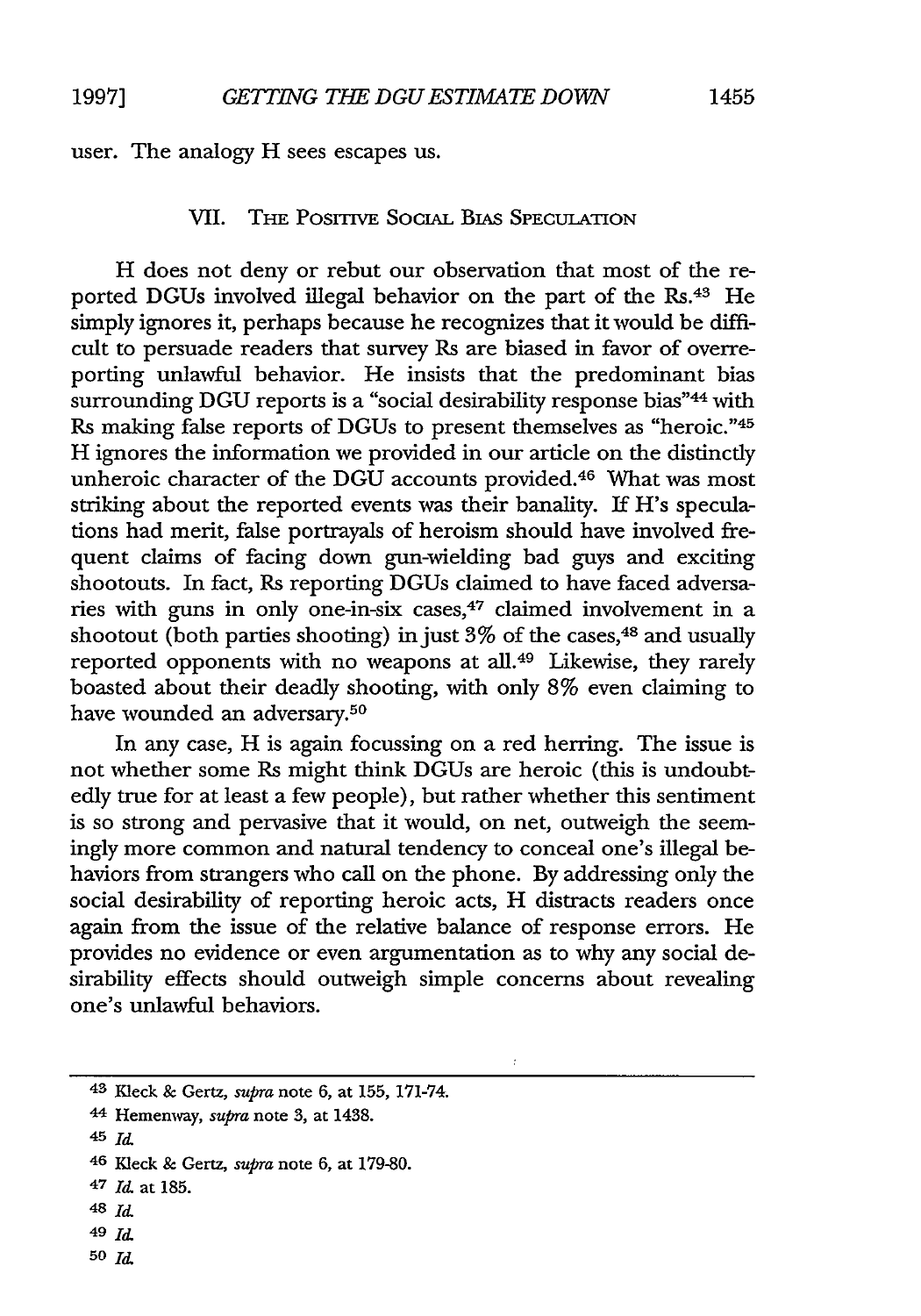#### VIII. MAKING **SOMETHING** OUT OF NOTHING: HEMENWAY'S NUMERICAL EXERCISES

It would be understandable if some readers thought that H did present, in his Section V, empirical evidence on the relative balance of false positives and false negatives.<sup>51</sup> In fact, this section presents no empirical evidence at all. Instead, H's numerical examples demonstrate nothing more than that if one arbitrarily assumes particular rates of false positives and false negatives, along with extremely low actual DGU rates, one can come up with enormous overestimates. We cannot fault H for his arithmetic. If there were any credibility to the misreporting rates he assumes out of thin air, they would indeed imply huge overestimates.

H's argument is fallacious because it assumes the very conclusion he wants to draw-that is, H assumes that there is a nonneglible rate of reporting false positives. The problem is that H does not present any empirical evidence that there were *any* false positives among the cases we treated as DGUs, nor among those so treated in other gun use surveys, never mind the large numbers he assumes.

H states that "with few actual positives, it is impossible for a screen to pick up many false negatives," and that "it follows that, for events with low incidence. **. .** the estimated incidence will tend to be greater than the true incidence."<sup>52</sup> The operative phrase is "tend to be." All one can validly conclude from Section V is that there is more potential for false positives than false negatives, i.e., that there hypothetically *could* be more false positives than false negatives. Whether there actually *are* more false positives that false negatives in surveys of DGU or other crime-related experiences is an issue to which H never brings any empirical evidence (as distinct from speculations and assumptions) to bear. Rather, he jumps from the fact that this potential exists to the non sequitur conclusion that "you *inevitably* get a large number of false positives relative to the number of true positives" and thus an overestimate. <sup>53</sup>

H's claim that our results are "extremely sensitive" to small changes in the specificity rate is another example of argumentation that relies on assuming the conclusion.<sup>54</sup> The main reason that his example estimates in Table 2 are so sensitive to the specificity rate is because H assumes extremely low actual DGU rates, i.e., he assumes the very conclusion he is pushing. Thus, instead of the empirically-

**<sup>51</sup>** *See* Hemenway, *supra* note 3, at 1435-37.

**<sup>52</sup>** *Id.* at 1436.

**<sup>53</sup>** *Id.* at 1437 (emphasis added).

<sup>54</sup> *Id.* at 1436.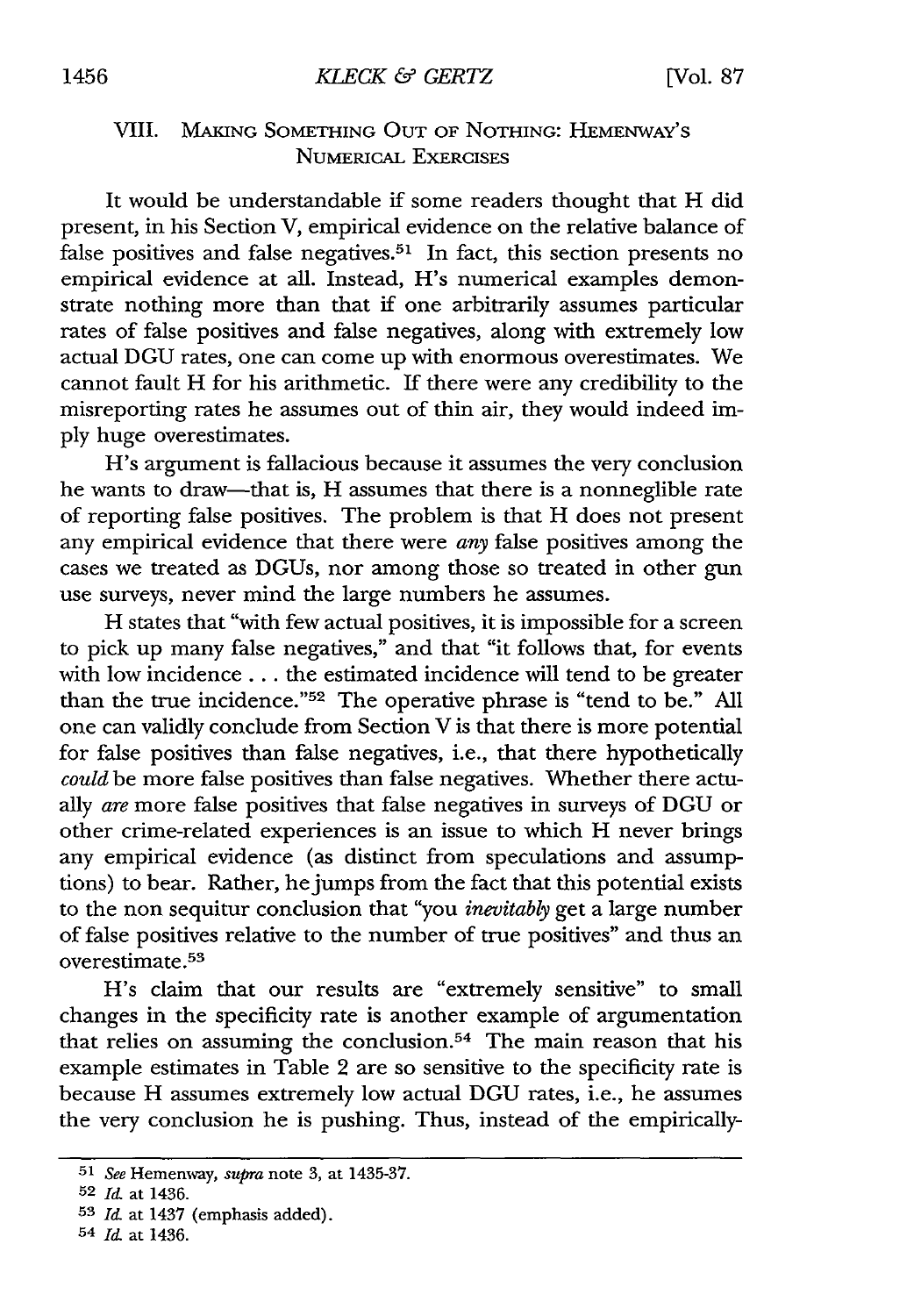based 1.33% estimate we obtained, 55 H assumes an actual DGU rate of 0.32% in Table 2(A), 0.04% in 2(B) and 0.08% in 2(C).56 Because he arbitrarily assumes there are so few true positives, even a handful of false positives can outnumber them and substantially distort the estimates. For example, in Table 2 (B), the main reason H's assumed rate of false positives of 1.3% has such a proportionally large distorting effect on the estimate is because he assumes, without any empirical foundation, that the actual DGU prevalence rate is virtually zero, so that just sixty-four false positives can be thirty-three times higher than the assumed number of just two (!) true positives.<sup>57</sup> For what it's worth, the estimates *would* be highly sensitive to the specificity rate, if the true DGU rate were as low as H assumes, but then it is the DGU rate that is at issue.

In our view, a more realistic version of H's Table 2-one more in tune with research on errors in surveys of illegal behavior<sup>58</sup>-might have forty-eight true positives, forty-eight false negatives (and thus ninety-six persons with a genuine DGU), ten false positives, and 4,894 true negatives, implying 50% test sensitivity and 99.7% test specificity. Under this alternative set of hypothetical assumptions, the true DGU prevalence would be 1.92%, while the measured rate would be 1.32%, as was obtained in our survey, implying that the true DGU rate was actually 45% higher the one we obtained. Of course, the question remains, which is the more plausible set of assumptions about the distribution of survey response errors-H's or ours? Unlike H, who relies on assumed numbers<sup>59</sup> and strained analogies to the reporting of diseases, 60 we prefer to rely on actual empirical evidence directly addressing the relative prevalence of different kinds of response error in previous surveys of illegal behavior.

#### IX. PRIOR RESEARCH ON THE VALIDITY OF SURVEY ESTIMATES OF ILLEGAL BEHAVIOR

H provides a discussion of "misclassification in surveys generally"<sup>61</sup> whose most notable feature is that it is utterly silent about surveys concerning illegal behavior and other crime-related experiences. While H discusses surveys about height, automobile ownership, diseases, and other topics of negligible relevance to the topic at

**<sup>55</sup>**Kleck & Gertz, *supra* note 6, at 184.

**<sup>56</sup>** Hemenway, *supra* note 3, at 1444-45.

**<sup>57</sup> Id** at 1444.

**<sup>58</sup>** *See infra* notes 62-66 and accompanying text.

**<sup>59</sup>** Hemenway, *supra* note 3, at 1436-37.

**<sup>60</sup>** *Id* at 1435-37.

**<sup>61</sup> Ia** at 1434-35.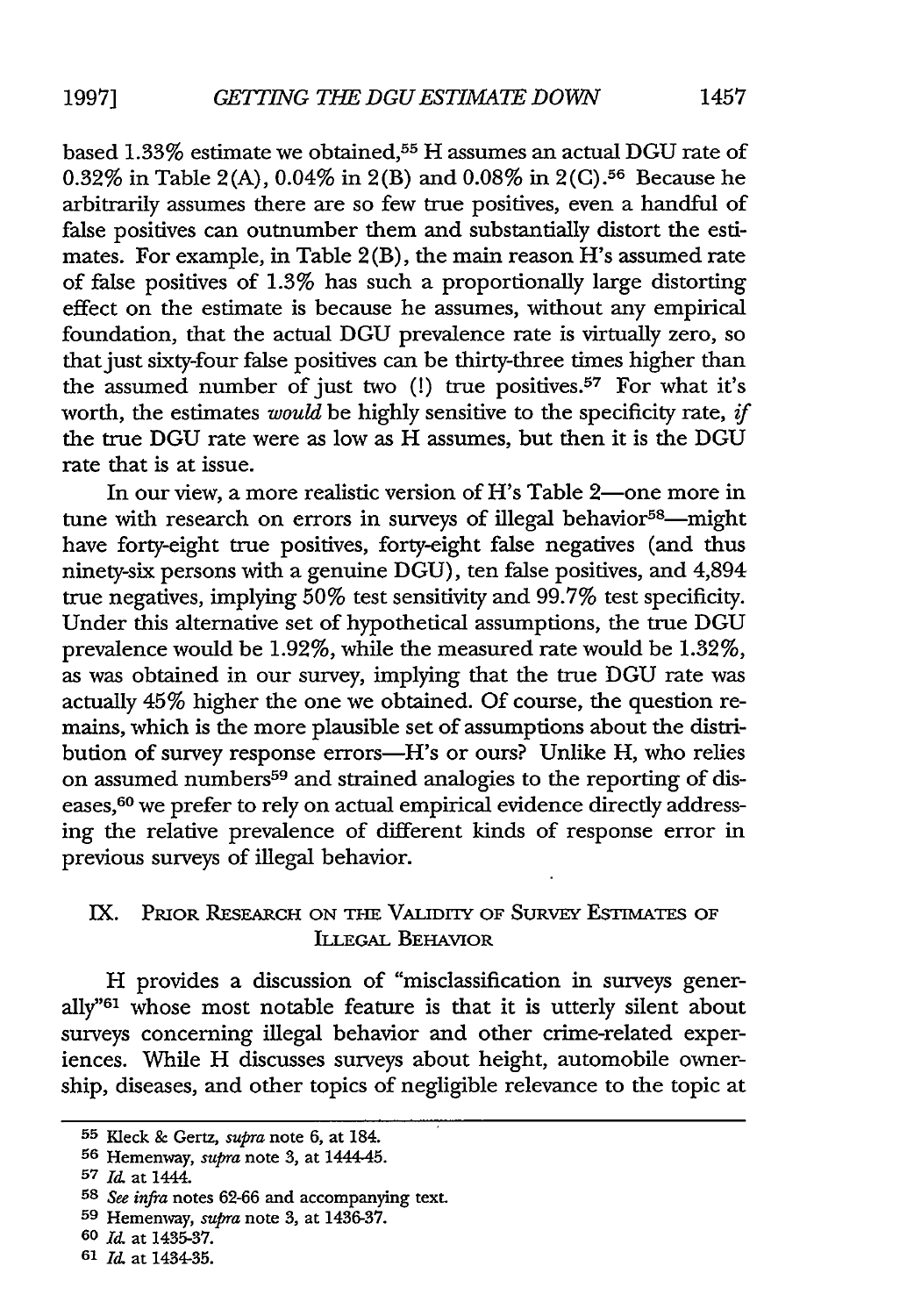hand, he says nothing about evidence concerning the validity of responses to questions requiring Rs to report their own illegal behavior. Surely surveys of unlawful and crime-related behaviors are more pertinent to the validity of DGU survey estimates than the surveys H addresses. We will correct this conspicuous omission.

A large body of empirical evidence indicates that when asked sensitive questions about illegal behavior, survey Rs, on net, underreport their involvement, and that false negatives outnumber false positives by a wide margin. The strongest tests of validity on such questions concern illegal drug use. Unlike other illegal behaviors, there is a strong external criterion that analysts can use to judge the validity of self-reports concerning drug use, because consumption of illicit drugs leaves physical traces that can be reliably detected using physiological means such as urine tests and hair assays. Further, illicit drug use may be the only illegal behavior for which validity checks can effectively detect false positives as well as false negatives.

Research using improved chemical tests has repeatedly demonstrated that Rs self-report less drug use in interviews and on questionnaires than is later revealed by hair or urine analysis, even when interviewed under conditions of anonymity and confidentiality. 62 For example, among employees of a manufacturing plant, actual drug use prevalence as measured by hair and urine analysis, was 50% higher than the estimate produced by self-reports.<sup>63</sup> Among patients at a walk-in clinic who had positive urine tests for illicit drug use, only 28% had reported the use in earlier interviews.<sup>64</sup> Actual use was thus at least 3.6 times higher (100/28=3.6) than reported use. Among a

**63** COOK **ET AL.,** *supra* note 22, at 403.

64 Sally E. McNagny & Ruth M. Parker, *High Prevalence of Recent Cocaine Use and the Unreliability of Patient Self-report in an Inner-city Walk-in Clinic,* 267 JAMA 1106 (1992).

**<sup>62</sup>** *See generally* Z. Amsel et al., *Reliability and Validity of Self-Reported Illegal Activites and Drug Use Collected from Narcotics Addicts,* 11 **INT'L** J. OF **THE** AnDIcrIONS 325 (1976); W.A. Baumgartner et al., *Hair Analysis for the Detection of Drug Use in Pretrial/Probation/Parle Populations, in Summary Report to the Nat'l. Institute of Justice* 1 (1990); I.H. Cisin & H.L. Parry, *Sensitivity of Survey Techniques In Measuring Illicit Drug Use, in* **DEVELOPMENTAL** PAPERS: **AT-**TEMPTS TO IMPROSE THE **MEASUREMENT** OF HERION **IN** THE NATIONAL SURVEY (J.D. Rittenhouse **ed.,** 1971); R. Dembo et al., *Urine Testing of Detained Juveniles to Identify High-Risk Youth,* **NAT'L.** INSTITUTE **OFJUSTICE** RESEARCH (1990); R. Falck et al., *The Validity of Injection Drug Users'Self Reported Use of Opiates and Cocaine,* 22J. OF **DRUG** IssuEs 823 (1992); Stephen Magura et al., *The Validity of Methadone Clients' Self-Reported Drug Use,* 22 **INT'L** J. OF THE ADDICrnONS 727 (1987); Tom Mieczkowski et al., *Concordance of Three Measures of Cocaine Use* in an Arrestee Population: Hair, Urine and Self-Report, J. OF PSYCHOACTIVE DRUGS 241, 246 (1991); Tom Mieczkowski, *The Accuracy of Self-Reported Drug Use: An Evaluation and Analysis of New Data, in* DRUGS **AND CRIME** 275 (James Q. Wilson & Michael Tonry eds., 1990); Eric D. Wish & Bernard Cropper, *Drug Testing by the Criminal Justice System in* DRUGS **AND CRIME** 391 (James Q. Wilson & Michael Tonry eds., 1990); Eric D. Wish, *Drug Use Forecasting. New York 1984 to 1986,* **NAT'L.** INSTITUTE **OFJUSTICE** (Feb. 1987).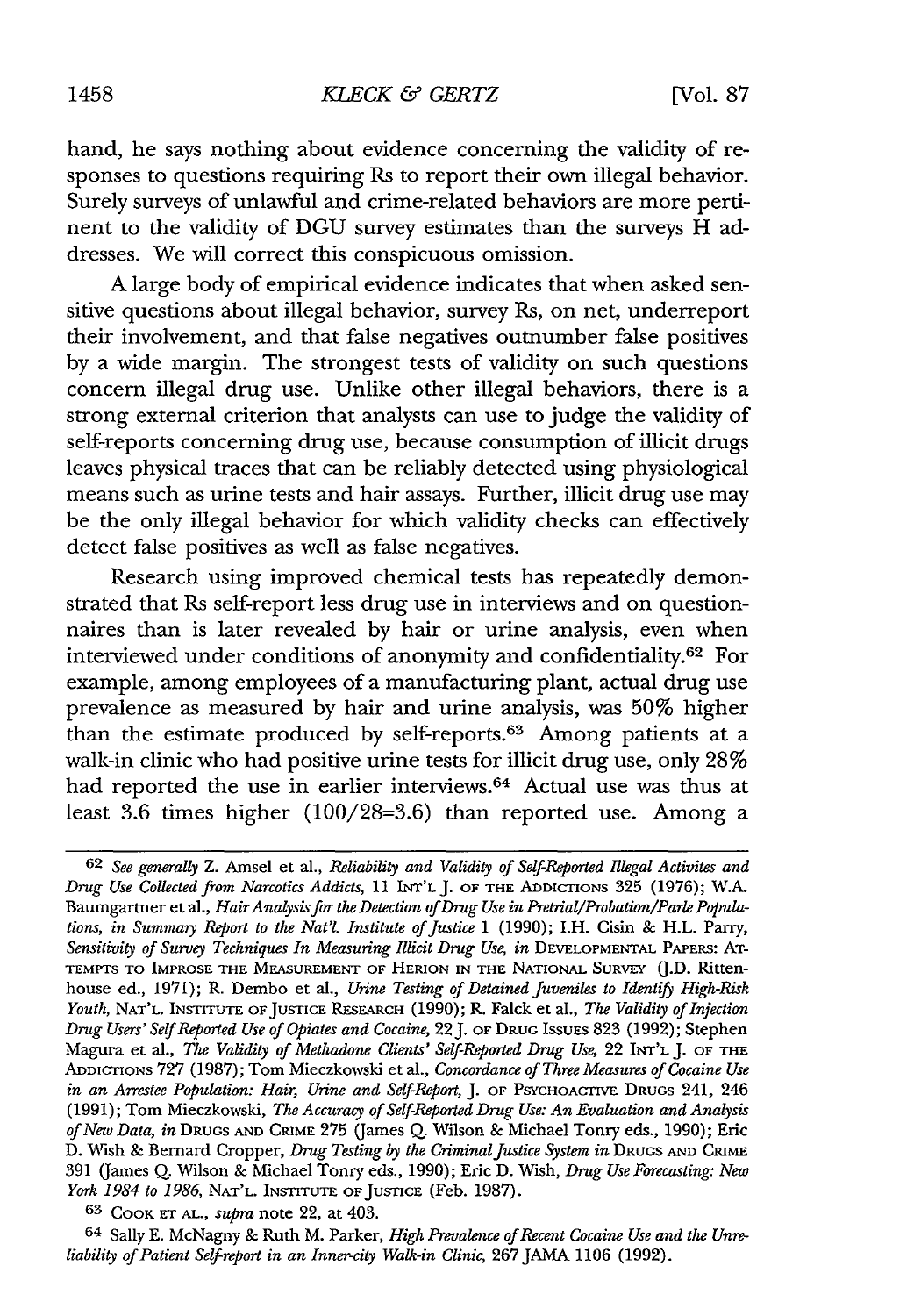group of juvenile arrestees, hair analysis indicated 56.8% had used cocaine, but only 7.4% self-reported it in interviews.65 Thus actual use levels were at least 7.7 times higher than self-reports indicated. In a group of youthful jail releasees, 67% tested positive for cocaine with hair analysis, but only 23% self-reported cocaine use in the preceding 90 days, and only 36% reported ever using it.66

Some studies have reported counts of false positives and false negatives. Among a group of 114 arrestees, 85 of whom later tested positive for cocaine use on hair analysis, 61 falsely denied use in interviews (false negatives), while none reported use but tested negative (false positives).67 Likewise, among 86 subjects studied by Baumgartner, 16 falsely denied cocaine use by self-report, but only one reported drug use without a hair assay confirming it.<sup>68</sup> This again indicates that false negatives are common and false positives close to nonexistent.

These examples could be multiplied, but to no purpose.<sup>69</sup> The research record is clear enough: People are far more likely to fail to report illegal behavior in which they have engaged than they are to falsely report illegal behaviors in which they have not engaged. Selfreport surveys therefore underestimate illegal behavior. To use H's epidemiological terms, while "test specificity" probably approaches 100% (i.e., extremely few false positives), "test sensitivity" is probably less than 50% (i.e., many false negatives).

#### X. LIBELLING OUR INTERVIEWERS

In discussing an alleged "limitation" of our survey, H writes: "the survey was conducted by a small firm run by Professor Gertz. The interviewers knew both the purpose of the survey and the staked-out position of the principal investigator regarding the expected results."70 The unmistakable innuendo is that some of our interviewers faked or altered interviews to create phony accounts of "DGUs." To our knowledge, none of our interviewers knew anything about Kleck's views on DGU or what results he expected. H does not claim to have communicated with even one of the interviewers, to find out what they knew prior to interviewing. Therefore, as far as we can tell, he had no basis whatsoever for this outrageous charge.

**<sup>65</sup>** Thomas E. Feucht et al., *Drug Use AmongJuvenile Arrestees: A Comparison of Self Report, Urinalysis and Hair Assay,* 24J. OF **DRUG** IssuEs 99, 103, 109, 111 (1994).

**<sup>66</sup>** Stephen Magura et al., *Measuring Cocaine Use by Hair Analysis Among Criminally-Involved Youth,* 25 J. **OF DRUG** IsSUES 683, 691 (1995).

**<sup>67</sup>** Mieczkowski et al., *supra* note 62, at 246.

**<sup>68</sup>** Bamgartner et al., *supra* note 62, at 1.

**<sup>69</sup>**See studies cited *supra* note 62.

**<sup>70</sup>** Hemenway, *supra* note 3, at 1433.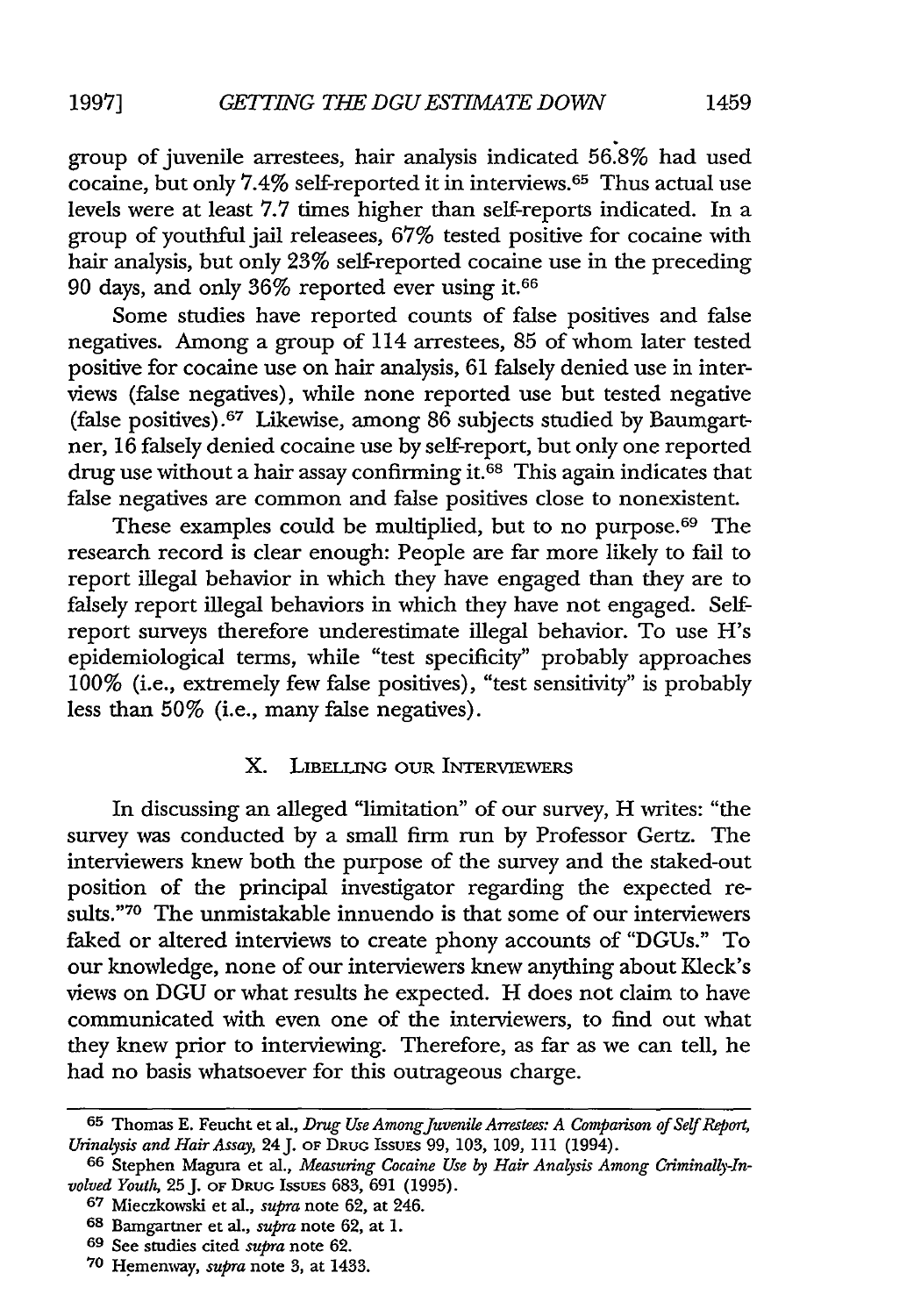An interviewer obviously could not accidentally or innocently record an entire false account of a DGU, with as many as 19 logically consistent responses; a single errant mark on the answer sheet would not generate a false positive. Furthermore, as we stated in our article, every single interview in which a DGU was alleged was validated by a call-back by a supervisor.<sup>71</sup> An interviewer-faked incident therefore could not have survived the quality control procedures unless a supervisor colluded.

#### XI. THE SURVEY HEMENWAY CHOSE **NOT** TO MENTION

Our estimates recently have been strongly confirmed by yet another large-sample national survey, sponsored by the National Institute of Justice (NIJ), and conducted under the auspices of the Police Foundation. 72 We can be certain that H knew about this survey because he served on the **NIJ** Advisory Committee for the project and was thanked for his comments on a draft of the grant report describing the survey's findings, including its DGU estimates.73 Kleck was the principle consultant on the Police Foundation survey, wrote most of the associated grant proposal and most of the questionnaire, and participated in numerous meetings with H and Cook.

H does not mention the results of this survey, perhaps for an understandable reason: It almost exactly confirms our results. We estimated 2.55 million annual DGUs, using a person-based one-year estimate.<sup>74</sup> The most comparable estimate generated by this survey was 2.45 million, well within sampling error of our estimate.75 Many of the other estimates were even higher.76 H himself had ample opportunity, as a member of the Advisory Committee, to suggest solutions to problems he saw in this survey, or to suggest other steps "to reduce the bias or to validate their findings by external measures."77 In light of H's claim that "all checks for external validity of the Kleck-Gertz finding confirm that their estimate is highly exaggerated,"78 what could possibly justify H's calculated decision to withhold the results of the Police Foundation survey, when it almost exactly confirmed our estimates?

We doubt that anything we can say will dissuade H from his re-

**78** *I&*

**<sup>71</sup>** Kleck **&** Gertz, *supra* note **6,** at **161.**

**<sup>72</sup>** PHILIP COOK &JENS **LUDWIG, GUNS IN** AMERICA **(1997).**

**<sup>73</sup>** *Id*

**<sup>74</sup>** Kleck **&** Gertz, *supra* note **6,** at 184.

**<sup>75</sup>** COOK **& LUDWIG,** *supra* note **72,** at **62.**

**<sup>76</sup>** *Id,*

**<sup>77</sup>** Hemenway, *supra* note **3,** at 1431.